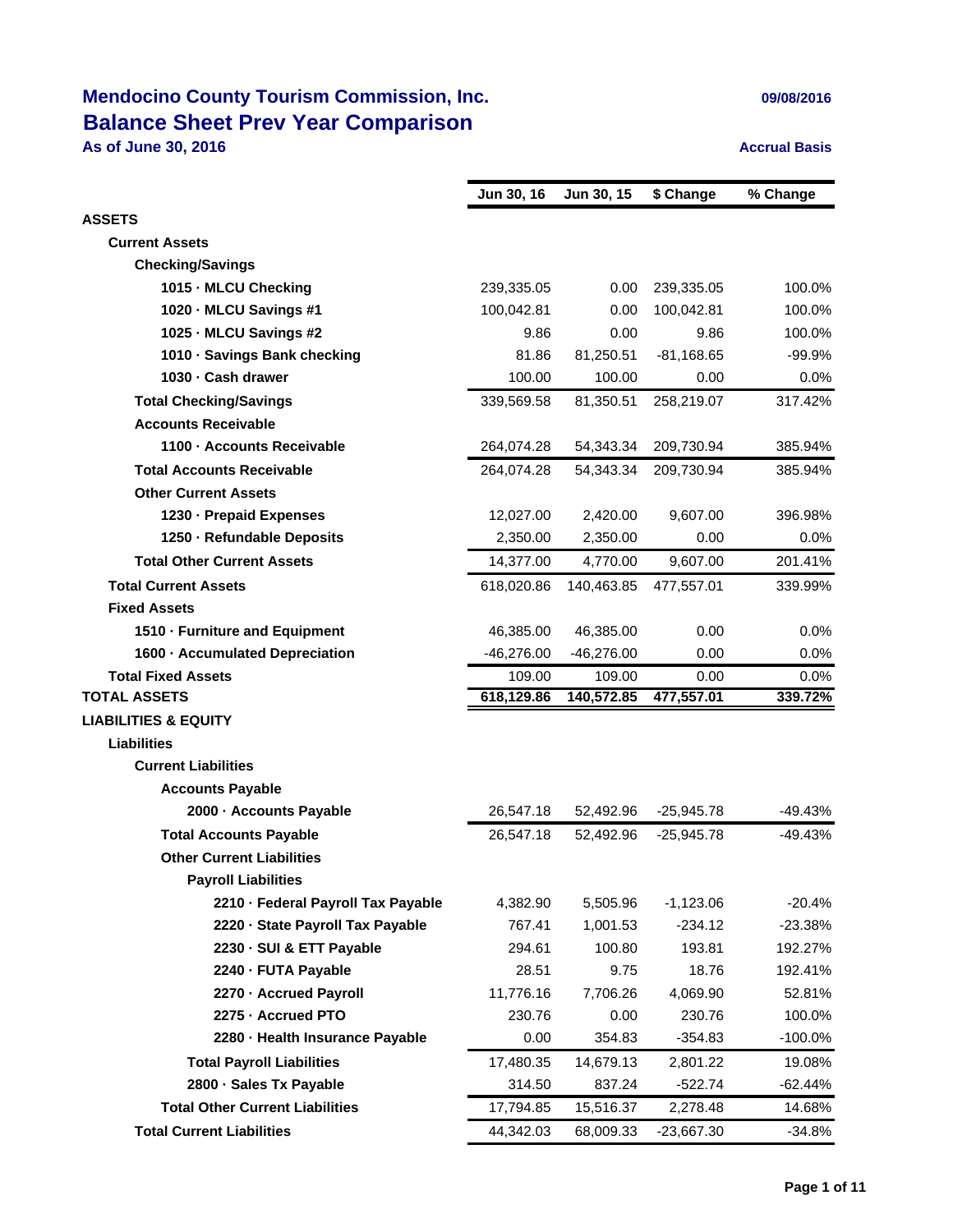## **Mendocino County Tourism Commission, Inc. 1999/08/2016** 09/08/2016 **Balance Sheet Prev Year Comparison**

**As of June 30, 2016 Accrual Basis Accrual Basis** 

|                                   | <b>Jun 30, 16</b> | <b>Jun 30, 15</b> | \$ Change    | % Change |
|-----------------------------------|-------------------|-------------------|--------------|----------|
| <b>Total Liabilities</b>          | 44.342.03         | 68.009.33         | $-23.667.30$ | $-34.8%$ |
| <b>Equity</b>                     |                   |                   |              |          |
| 3100 Contingency-Unrestricted     | 333,270.62        | 0.00              | 333,270.62   | 100.0%   |
| 3900 Unrestricted Net Assets (RE) | 72.563.52         | 49.447.54         | 23.115.98    | 46.75%   |
| Net Income                        | 167,953.69        | 23.115.98         | 144.837.71   | 626.57%  |
| <b>Total Equity</b>               | 573,787.83        | 72.563.52         | 501.224.31   | 690.74%  |
| TOTAL LIABILITIES & EQUITY        | 618.129.86        | 140.572.85        | 477.557.01   | 339.72%  |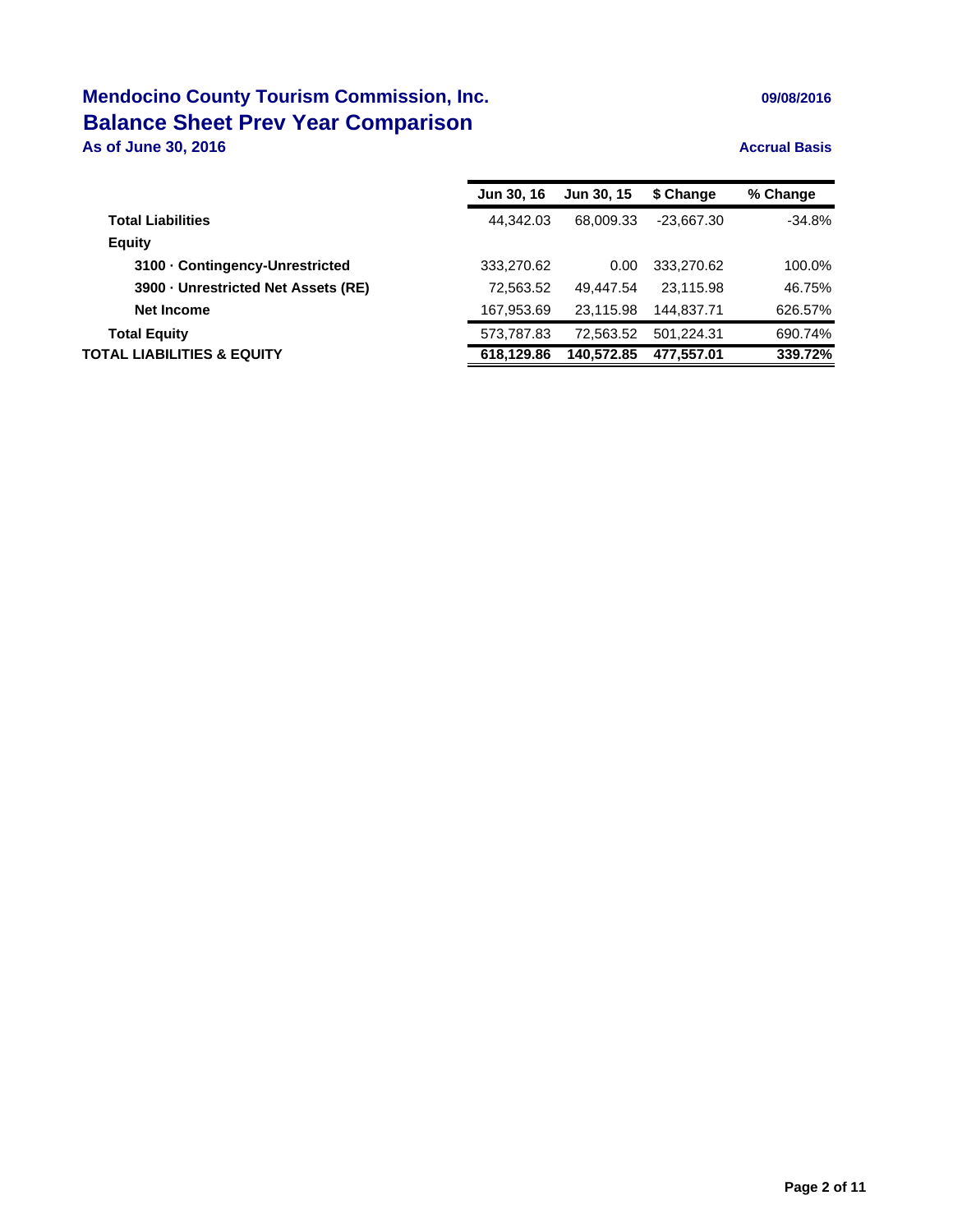### **Mendocino County Tourism Commission, Inc. Canadian Commission and Constant Constant Constant Constant Constant Constant Constant Constant Constant Constant Constant Constant Constant Constant Constant Constant Constant Profit & Loss Prev Year Comparison July 2015 through June 2016 Accrual Basis Accrual Basis Accrual Basis**

|                                       | Jul '15 - Jun 16 | Jul '14 - Jun 15 | \$ Change     | % Change   |
|---------------------------------------|------------------|------------------|---------------|------------|
| <b>Ordinary Income/Expense</b>        |                  |                  |               |            |
| Income                                |                  |                  |               |            |
| 4010 - MCLA BID Assessment            | 427,600.00       | 585,000.00       | $-157,400.00$ | $-26.91%$  |
| 4020 - MCPA Matching Funds            | 186,875.00       | 314,500.00       | $-127,625.00$ | $-40.58%$  |
| 4030 - County BID                     | 433,087.51       | 0.00             | 433,087.51    | 100.0%     |
| 4035 - County 50% Match               | 236,875.74       | 0.00             | 236,875.74    | 100.0%     |
| 4050 - NCTC Administration            | 9,000.00         | 9,000.00         | 0.00          | 0.0%       |
| 4110 - Visitor Guide Advertising      | 0.00             | 58,555.00        | $-58,555.00$  | $-100.0\%$ |
| 4120 - Calendar Ad Income             | 2,100.00         | 7,600.00         | $-5,500.00$   | $-72.37%$  |
| 4250 - Sponsor-Taste of Mendocino     | 0.00             | 10,000.00        | $-10,000.00$  | $-100.0\%$ |
| <b>Trade Shows</b>                    |                  |                  |               |            |
| 4510 - AARP Show                      | 0.00             | 2,750.00         | $-2,750.00$   | $-100.0%$  |
| 4520 - Bark in the Park               | 0.00             | 500.00           | $-500.00$     | $-100.0\%$ |
| 4530 · Bay Area Show                  | 150.00           | 150.00           | 0.00          | 0.0%       |
| 4550 - Green Bags                     | 0.00             | 12,000.00        | $-12,000.00$  | $-100.0%$  |
| 4610 - Sunset Show                    | 0.00             | 1,200.00         | $-1,200.00$   | $-100.0\%$ |
| <b>Total Trade Shows</b>              | 150.00           | 16,600.00        | $-16,450.00$  | $-99.1%$   |
| <b>Other Income</b>                   |                  |                  |               |            |
| 4810 - Event Passport Income          | 3,700.00         | 11,575.00        | $-7,875.00$   | $-68.04%$  |
| 4830 - Festival/ Event Brochure       | 1,500.00         | 0.00             | 1,500.00      | 100.0%     |
| 4940 - Misc. Income                   | 10,000.00        | 0.00             | 10,000.00     | 100.0%     |
| 4950 - Interest Income                | 67.90            | 84.31            | $-16.41$      | $-19.46%$  |
| 4850 - Retail Sales                   |                  |                  |               |            |
| Non-Taxable                           | 252.46           | 261.08           | $-8.62$       | $-3.3%$    |
| <b>Taxable</b>                        | 3,648.51         | 4,546.32         | $-897.81$     | $-19.75%$  |
| Total 4850 - Retail Sales             | 3,900.97         | 4,807.40         | $-906.43$     | $-18.86%$  |
| 2032 - Pet Brochure                   | 0.00             | 4,075.00         | $-4,075.00$   | $-100.0\%$ |
| 2051 - Co-Op Advertising              | 0.00             | 50.00            | $-50.00$      | $-100.0%$  |
| 2089 - Website                        | 0.00             | 625.00           | $-625.00$     | $-100.0\%$ |
| Other Income - Other                  | 0.00             | 2,102.00         | $-2,102.00$   | $-100.0%$  |
| <b>Total Other Income</b>             | 19,168.87        | 23,318.71        | $-4,149.84$   | $-17.8%$   |
| <b>Total Income</b>                   | 1,314,857.12     | 1,024,573.71     | 290,283.41    | 28.33%     |
| <b>Expense</b>                        |                  |                  |               |            |
| <b>MEDIA &amp; WEBSITE</b>            |                  |                  |               |            |
| <b>Advertising/ Media</b>             |                  |                  |               |            |
| 5010 Media Plan Management            | 210,721.03       | 180,012.75       | 30,708.28     | 17.06%     |
| 5130 Print/Online Advertising         |                  |                  |               |            |
| <b>TripAdvisor</b>                    | 0.00             | 2,175.46         | $-2,175.46$   | $-100.0\%$ |
| Total 5130 - Print/Online Advertising | 0.00             | 2,175.46         | $-2,175.46$   | $-100.0%$  |
| 5150 Advertising Design               | 2,790.09         | 2,483.63         | 306.46        | 12.34%     |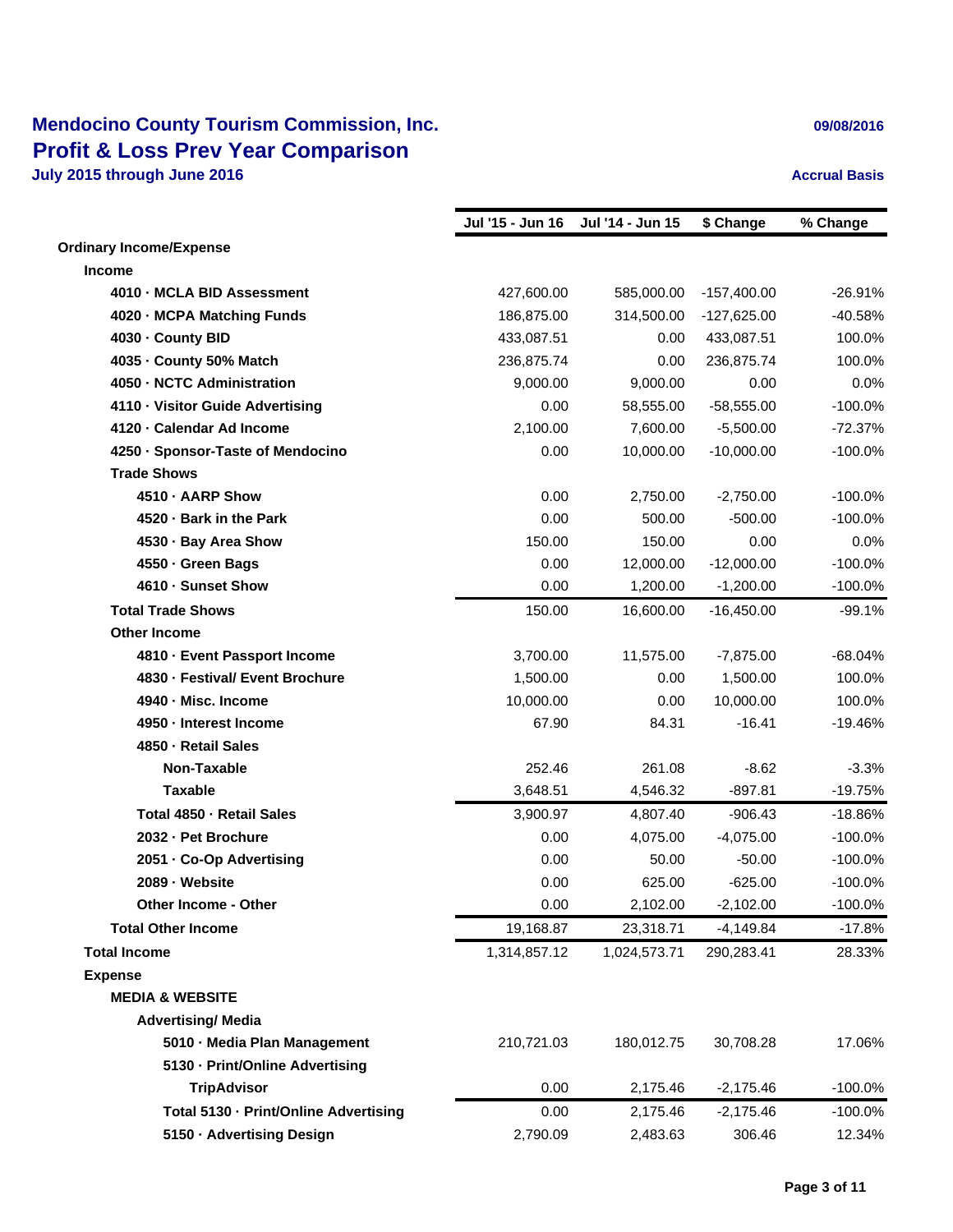### **Mendocino County Tourism Commission, Inc. Canadian Commission and Constantine Constant Commission and Constant Constant Constant Constant Constant Constant Constant Constant Constant Constant Constant Constant Constant Profit & Loss Prev Year Comparison July 2015 through June 2016 Accrual Basis Accrual Basis Accrual Basis**

|                                          | Jul '15 - Jun 16 | Jul '14 - Jun 15 | \$ Change    | % Change   |
|------------------------------------------|------------------|------------------|--------------|------------|
| 5030 Co-op Advertising                   | 13,371.26        | 0.00             | 13,371.26    | 100.0%     |
| 5170 Photography                         | 2,937.01         | 1,465.01         | 1,472.00     | 100.48%    |
| 5200 Direct Mail                         | 924.49           | 7,035.42         | $-6,110.93$  | -86.86%    |
| 5240 Research & Development              | 10,265.13        | 1,367.35         | 8,897.78     | 650.73%    |
| 5290 E-Mail Marketing                    | 5,194.04         | 16,397.62        | $-11,203.58$ | $-68.32%$  |
| 5110 - Video Production                  | 59.95            | 11,074.21        | $-11,014.26$ | -99.46%    |
| <b>Total Advertising/ Media</b>          | 246,263.00       | 222,011.45       | 24,251.55    | 10.92%     |
| <b>Public Relations</b>                  |                  |                  |              |            |
| 5510 Public Relations Contract           | 100,338.00       | 100,000.00       | 338.00       | 0.34%      |
| 5530 In-Market PR Stunts                 | 7,509.89         | 5,215.79         | 2,294.10     | 43.98%     |
| 5550 Visiting Media Expenses             | 14,694.31        | 9,411.69         | 5,282.62     | 56.13%     |
| 5560 CTTC Media Events                   | 0.00             | 2,139.45         | $-2,139.45$  | $-100.0%$  |
| 5570 Taste of Mendocino                  | 5,000.00         | 5,000.00         | 0.00         | 0.0%       |
| 5610 Travel -PR Related                  | 10,613.48        | 8,915.53         | 1,697.95     | 19.05%     |
| 5650 Contractor-Communication Coord      | 54,000.00        | 48,000.00        | 6,000.00     | 12.5%      |
| 5660 Clipping Service                    | 6,416.43         | 0.00             | 6,416.43     | 100.0%     |
| <b>Total Public Relations</b>            | 198,572.11       | 178,682.46       | 19,889.65    | 11.13%     |
| <b>Website Maint / Development</b>       |                  |                  |              |            |
| 5710 - Contractor-Media Coordinator      | 23,500.00        | 7,000.00         | 16,500.00    | 235.71%    |
| 5730 Interactive Marketing               | 5,072.76         | 0.00             | 5,072.76     | 100.0%     |
| 5750 Development/ Maintenance            | 35,306.64        | 11,393.46        | 23,913.18    | 209.89%    |
| 5790 Search Engine/Optimization          | 0.00             | 886.95           | $-886.95$    | $-100.0\%$ |
| <b>Total Website Maint / Development</b> | 63,879.40        | 19,280.41        | 44,598.99    | 231.32%    |
| <b>Leisure/ Group Sales</b>              |                  |                  |              |            |
| 5810 Booth Development & Giveaways       | 15,340.06        | 7,847.11         | 7,492.95     | 95.49%     |
| 5820 Consumer & Trade Shows              | 17,821.95        | 6,929.93         | 10,892.02    | 157.17%    |
| 5840 - State Fair Exhibit                | 5,513.25         | 4,542.37         | 970.88       | 21.37%     |
| 5870 · Shipping - Travel Shows           | 2,445.75         | 1,756.84         | 688.91       | 39.21%     |
| 5880 - Travel-Leisure/Grp Sales Staff    | 8,558.58         | 10,640.66        | $-2,082.08$  | $-19.57%$  |
| 5890 Misc. Sales Activities              | 3,931.62         | 1,625.00         | 2,306.62     | 141.95%    |
| <b>Total Leisure/ Group Sales</b>        | 53,611.21        | 33,341.91        | 20,269.30    | 60.79%     |
| <b>Total MEDIA &amp; WEBSITE</b>         | 562,325.72       | 453,316.23       | 109,009.49   | 24.05%     |
| <b>VISITOR SERVICES/PARTNERSHIPS</b>     |                  |                  |              |            |
| <b>Visitor Svs/Fulfillment</b>           |                  |                  |              |            |
| 6010 Visitor Guide & Distribution        | 39,261.40        | 63,148.66        | $-23,887.26$ | $-37.83%$  |
| 6040 In County Guides                    | 5,312.68         | 6,903.10         | $-1,590.42$  | $-23.04%$  |
| 6170 · Signage-Gateway & Visitor Ctr     | 7,345.51         | 0.00             | 7,345.51     | 100.0%     |
| 6190 - Visitor Center/ Info Support      | 6,382.50         | 5,000.00         | 1,382.50     | 27.65%     |
| 6210 - Event Partnership Funding         | 5,688.99         | 4,502.55         | 1,186.44     | 26.35%     |
| 6220 · Event Guide Printing/Dist.        | 13,879.34        | 17,258.14        | $-3,378.80$  | $-19.58%$  |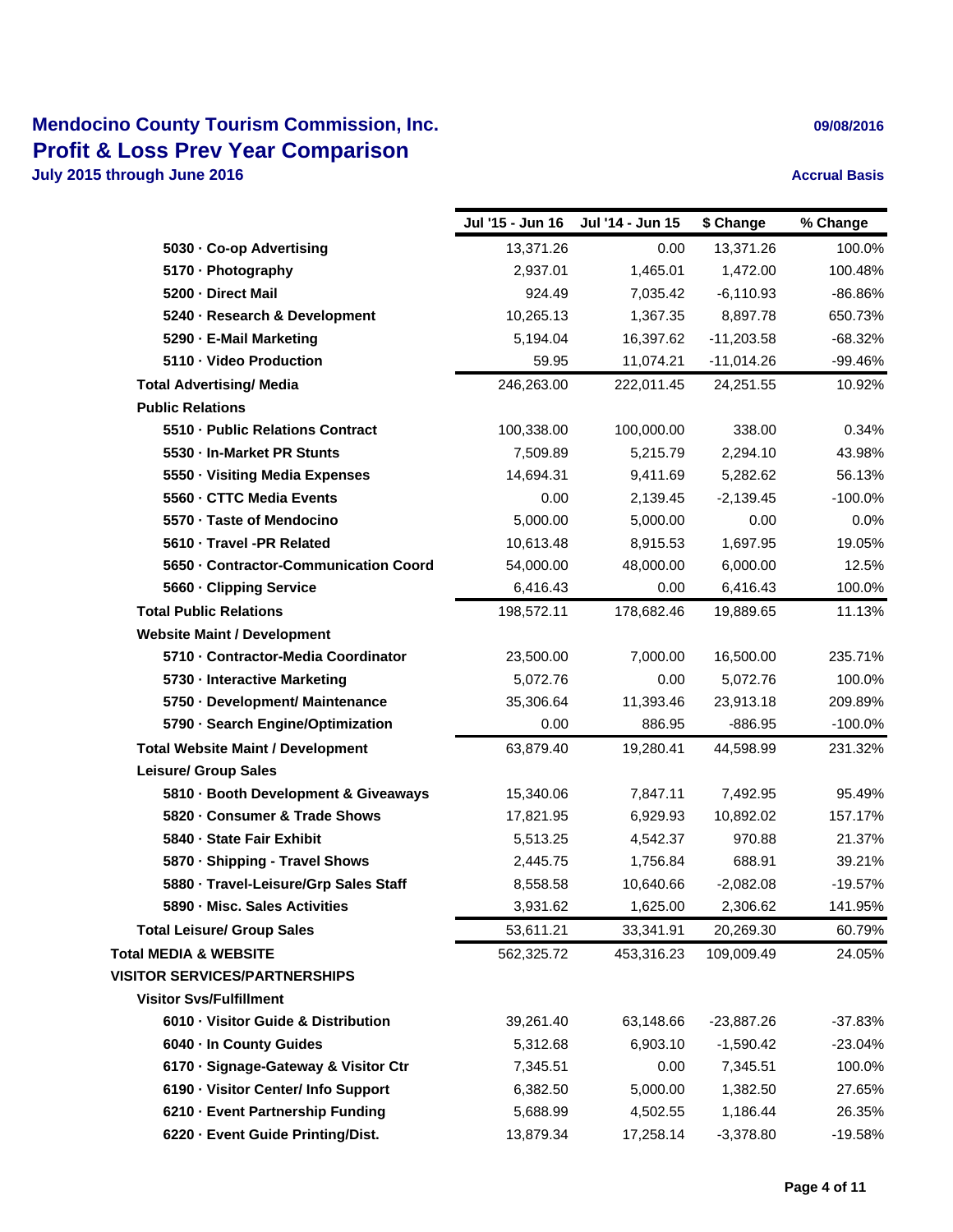### **Mendocino County Tourism Commission, Inc. Canadian Commission and Constantine Constant Commission and Constant Constant Constant Constant Constant Constant Constant Constant Constant Constant Constant Constant Constant Profit & Loss Prev Year Comparison July 2015 through June 2016 Accrual Basis Accrual Basis Accrual Basis**

|                                            | Jul '15 - Jun 16 | Jul '14 - Jun 15 | \$ Change    | % Change   |
|--------------------------------------------|------------------|------------------|--------------|------------|
| 6300 In County Mixers, Fairs               | 746.44           | 50.00            | 696.44       | 1,392.88%  |
| <b>Retail Store</b>                        |                  |                  |              |            |
| 6412A - Purchases for Resale               | 1,589.41         | 2,719.13         | $-1,129.72$  | $-41.55%$  |
| 6412B - Store Supplies/Expenses            | 2,368.19         | 1,151.91         | 1,216.28     | 105.59%    |
| 6412C - Contract Labor - Store             | 5,590.00         | 2,580.00         | 3,010.00     | 116.67%    |
| 6412D - Consignee payments                 | 1,274.76         | 2,727.20         | $-1,452.44$  | -53.26%    |
| <b>Total Retail Store</b>                  | 10,822.36        | 9,178.24         | 1,644.12     | 17.91%     |
| <b>Total Visitor Sys/Fulfillment</b>       | 89,439.22        | 106,040.69       | $-16,601.47$ | $-15.66%$  |
| <b>Partnerships</b>                        |                  |                  |              |            |
| 6510 North Coast Tourism Council           | 749.74           | 0.00             | 749.74       | 100.0%     |
| 6520 Memberships                           | 10,631.58        | 5,949.00         | 4,682.58     | 78.71%     |
| 6530 Arts Council                          | 7,200.00         | 0.00             | 7,200.00     | 100.0%     |
| 6550 Conferences & Seminars                | 10,150.96        | 4,954.00         | 5,196.96     | 104.9%     |
| 6570 · Travel-Partnership Related          | 11,370.62        | 15,446.49        | $-4,075.87$  | $-26.39%$  |
| 6620 In County Partner Relations           | 3,427.29         | 1,494.12         | 1,933.17     | 129.39%    |
| 6680 - MWI Grant                           | 0.00             | 50.00            | $-50.00$     | $-100.0\%$ |
| <b>Total Partnerships</b>                  | 43,530.19        | 27,893.61        | 15,636.58    | 56.06%     |
| <b>Total VISITOR SERVICES/PARTNERSHIPS</b> | 132,969.41       | 133,934.30       | $-964.89$    | $-0.72%$   |
| <b>Admin Expenses</b>                      |                  |                  |              |            |
| 7010 - Accounting Fees                     | 2,385.00         | 3,100.00         | $-715.00$    | $-23.07%$  |
| 7020 - Bookkeeping                         | 6,076.00         | 3,769.50         | 2,306.50     | 61.19%     |
| 7030 - Legal Fees                          | 3,623.04         | 10,385.20        | $-6,762.16$  | $-65.11%$  |
| 7050 - Bad Debt                            | 385.00           | 1,800.00         | $-1,415.00$  | $-78.61%$  |
| 7060 - Bank Fees                           | 20.00            | 14.50            | 5.50         | 37.93%     |
| 7090 - Copying & Printing                  | 384.92           | 0.00             | 384.92       | 100.0%     |
| 7120 - Insurance                           | 1,996.00         | 3,238.00         | $-1,242.00$  | $-38.36%$  |
| 7140 - Licenses & Permits                  | 196.15           | 63.87            | 132.28       | 207.11%    |
| 7150 - Meeting Expenses                    | 1,592.94         | 310.48           | 1,282.46     | 413.06%    |
| 7200 - Office Expense                      | 14,950.56        | 10,515.94        | 4,434.62     | 42.17%     |
| 7210 - Postage & Shipping                  | 1,039.11         | 2,036.58         | $-997.47$    | -48.98%    |
| 7250 Rent                                  | 21,600.00        | 21,600.00        | 0.00         | $0.0\%$    |
| 7260 - Repairs & Maintenance               | 1,763.56         | 88.00            | 1,675.56     | 1,904.05%  |
| 7270 Taxes - Unsecured                     | 56.35            | 50.80            | 5.55         | 10.93%     |
| 7280 - Travel - VMC Admin                  | 5,673.46         | 6,383.89         | $-710.43$    | $-11.13%$  |
| 7310 - Telecommunication                   | 12,452.69        | 8,775.61         | 3,677.08     | 41.9%      |
| 7350 Utilities                             | 5,008.03         | 4,169.07         | 838.96       | 20.12%     |
| 5250 · Board Development                   | 8,315.89         | 0.00             | 8,315.89     | 100.0%     |
| <b>Total Admin Expenses</b>                | 87,518.70        | 76,301.44        | 11,217.26    | 14.7%      |
| <b>MCLA Admin Expenses</b>                 |                  |                  |              |            |
| 8110 - Member Newsletter Printing          | 1,180.94         | 0.00             | 1,180.94     | 100.0%     |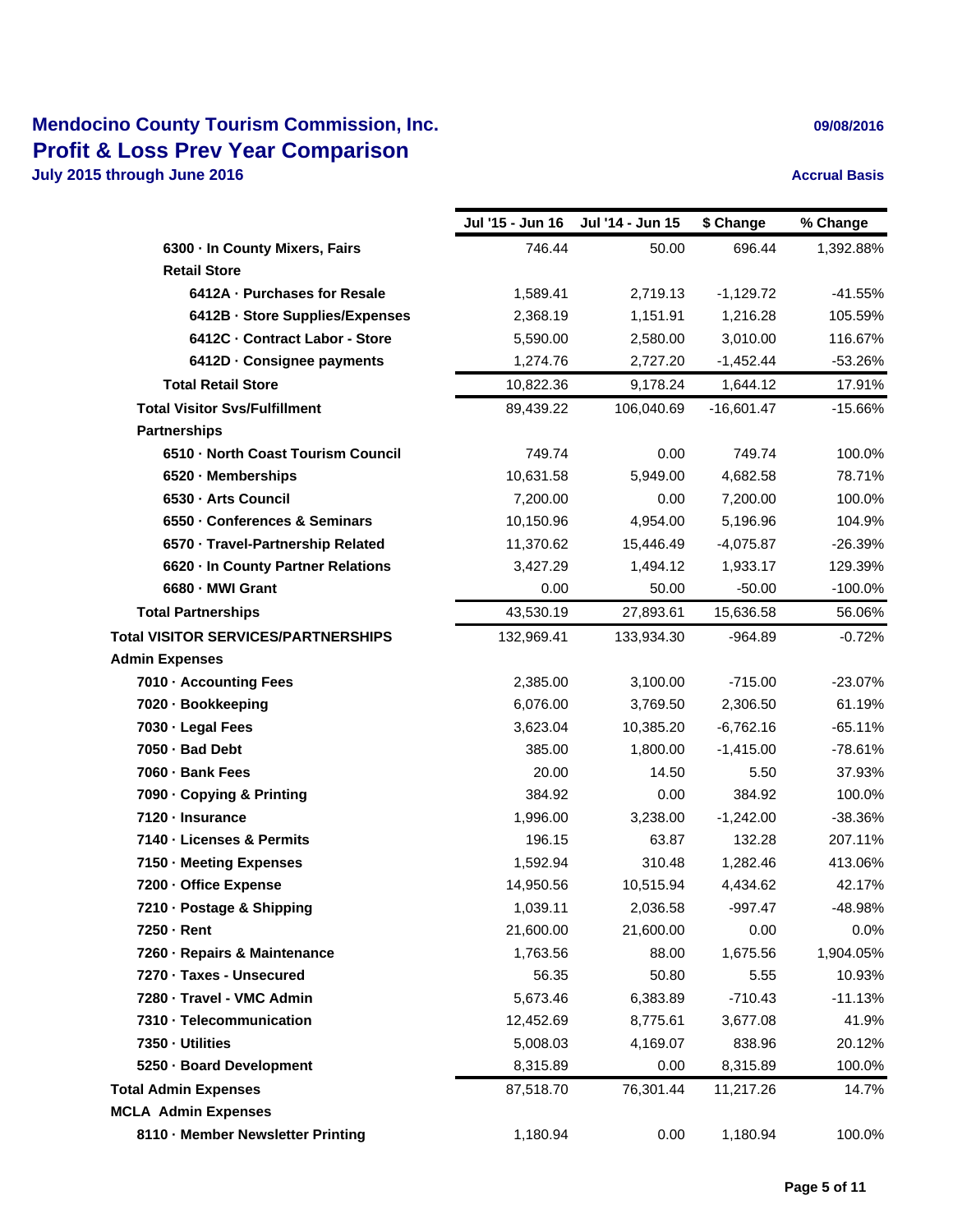### **Mendocino County Tourism Commission, Inc. Profit & Loss Prev Year Comparison July 2015 through June 2016 Accrual Basis Accrual Basis Accrual Basis**

| 09/08/2016 |  |  |  |  |
|------------|--|--|--|--|
|------------|--|--|--|--|

|                                  | Jul '15 - Jun 16 | Jul '14 - Jun 15 | \$ Change    | % Change  |
|----------------------------------|------------------|------------------|--------------|-----------|
| 8120 - Member Newsletter Postage | 1,724.82         | 243.60           | 1,481.22     | 608.05%   |
| 8130 - Member Mailings           | 0.00             | 773.82           | $-773.82$    | $-100.0%$ |
| 8180 - Travel - MCLA             | 364.16           | 867.96           | $-503.80$    | $-58.04%$ |
| 8190 - mcla.info Expense         | 20.00            | 514.77           | $-494.77$    | -96.12%   |
| <b>Total MCLA Admin Expenses</b> | 3,289.92         | 2,400.15         | 889.77       | 37.07%    |
| <b>MCPA Admin Expenses</b>       |                  |                  |              |           |
| 8310 - Accounting Fees           | 0.00             | 730.00           | $-730.00$    | $-100.0%$ |
| 8320 - Legal Fees                | 0.00             | 20.00            | $-20.00$     | $-100.0%$ |
| 8330 - Insurance                 | 1,868.00         | 575.00           | 1,293.00     | 224.87%   |
| 8350 - Travel - MCPA             | 330.76           | 1,043.44         | $-712.68$    | $-68.3%$  |
| <b>Total MCPA Admin Expenses</b> | 2,198.76         | 2,368.44         | $-169.68$    | $-7.16%$  |
| <b>Personnel</b>                 |                  |                  |              |           |
| 8510 - Salaries & Wages          | 202,803.26       | 264,173.23       | $-61,369.97$ | $-23.23%$ |
| 8520 - Paid Time Off             | 23,249.81        | 10,402.86        | 12,846.95    | 123.49%   |
| 8530 - Payroll Taxes             | 20,819.38        | 23,575.38        | $-2,756.00$  | $-11.69%$ |
| 8550 - Workers Comp              | 2,144.66         | 1,520.34         | 624.32       | 41.06%    |
| 8570 - Health Insurance          | 17,120.07        | 26,800.47        | $-9,680.40$  | $-36.12%$ |
| 8580 - Other Employee Benefits   | 3,753.74         | 3,070.52         | 683.22       | 22.25%    |
| 8590 - Contract Work             | 69,624.00        | 3,594.37         | 66,029.63    | 1,837.03% |
| 7415 - Executive Director Search | 16,666.00        | 0.00             | 16,666.00    | 100.0%    |
| <b>Total Personnel</b>           | 356,180.92       | 333,137.17       | 23,043.75    | 6.92%     |
| <b>Total Expense</b>             | 1,144,483.43     | 1,001,457.73     | 143,025.70   | 14.28%    |
| <b>Net Ordinary Income</b>       | 170,373.69       | 23,115.98        | 147,257.71   | 637.04%   |
| <b>Other Income/Expense</b>      |                  |                  |              |           |
| <b>Other Expense</b>             |                  |                  |              |           |
| 9900 - Prior Period Expense      | 2,420.00         | 0.00             | 2,420.00     | 100.0%    |
| <b>Total Other Expense</b>       | 2,420.00         | 0.00             | 2,420.00     | 100.0%    |
| <b>Net Other Income</b>          | $-2,420.00$      | 0.00             | $-2,420.00$  | $-100.0%$ |
| Net Income                       | 167,953.69       | 23,115.98        | 144,837.71   | 626.57%   |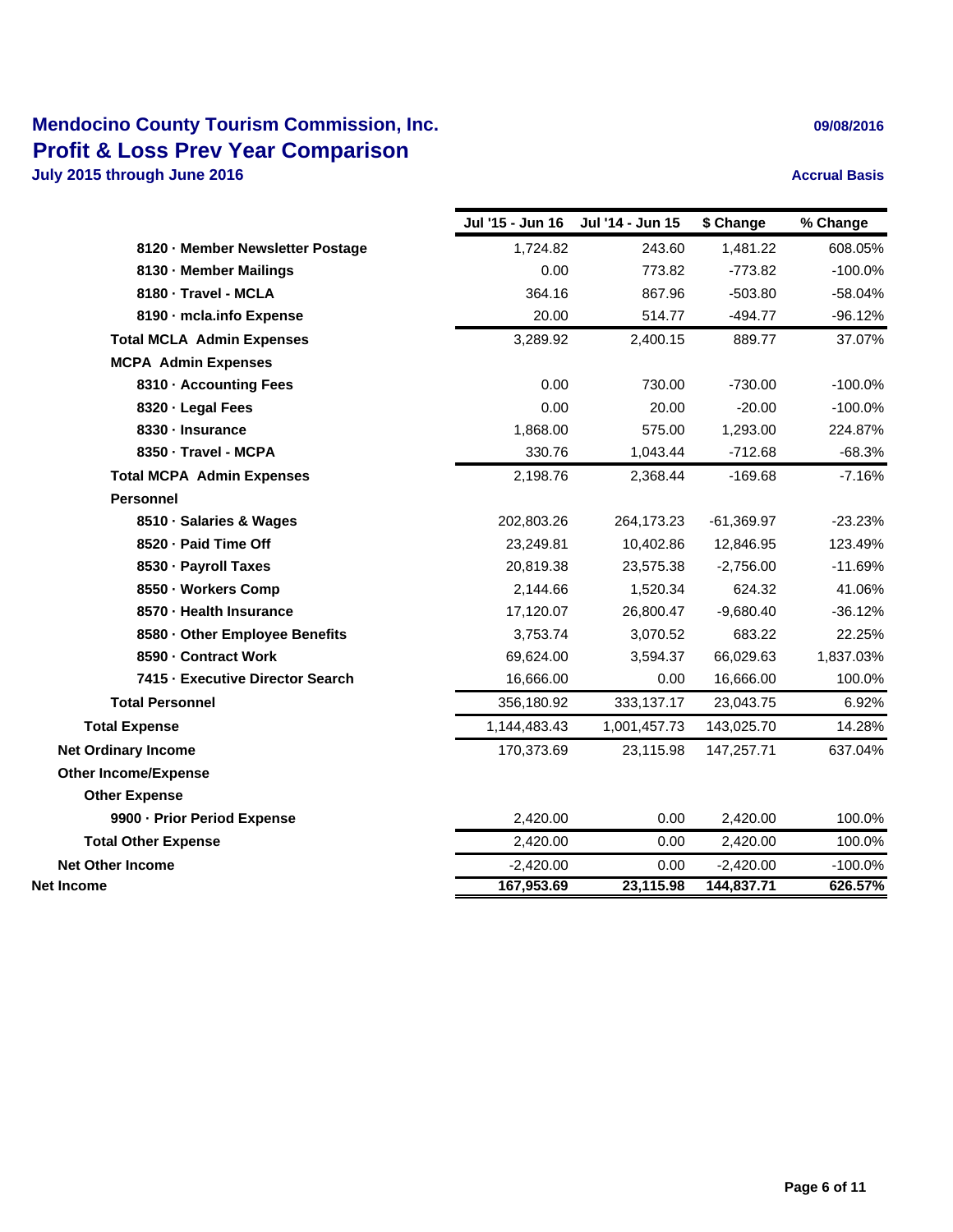# **Mendocino County Tourism Commission, Inc. Discription 2008/2016 09/08/2016 Profit & Loss Budget Performance**

### **June 2016 Accrual Basis**

|                                   | Jul '15 - Jun 16 | <b>YTD Budget</b> | % of Budget | <b>Annual Budget</b> |
|-----------------------------------|------------------|-------------------|-------------|----------------------|
| <b>Ordinary Income/Expense</b>    |                  |                   |             |                      |
| <b>Income</b>                     |                  |                   |             |                      |
| 4010 - MCLA BID Assessment        | 427,600.00       | 320,700.00        | 133.33%     | 320,700.00           |
| 4020 - MCPA Matching Funds        | 186,875.00       | 168,750.00        | 110.74%     | 168,750.00           |
| 4030 - County BID                 | 433,087.51       | 489,450.00        | 88.49%      | 489,450.00           |
| 4035 - County 50% Match           | 236,875.74       |                   |             |                      |
| 4050 - NCTC Administration        | 9,000.00         | 9,000.00          | 100.0%      | 9,000.00             |
| 4110 - Visitor Guide Advertising  | 0.00             | 3,000.00          | 0.0%        | 3,000.00             |
| 4120 - Calendar Ad Income         | 2,100.00         | 3,000.00          | 70.0%       | 3,000.00             |
| 4250 · Sponsor-Taste of Mendocino | 0.00             | 10,000.00         | 0.0%        | 10,000.00            |
| <b>Trade Shows</b>                |                  |                   |             |                      |
| 4530 - Bay Area Show              | 150.00           |                   |             |                      |
| <b>Trade Shows - Other</b>        | 0.00             | 13,496.00         | 0.0%        | 13,496.00            |
| <b>Total Trade Shows</b>          | 150.00           | 13,496.00         | 1.11%       | 13,496.00            |
| <b>Other Income</b>               |                  |                   |             |                      |
| 4810 - Event Passport Income      | 3,700.00         | 10,000.00         | 37.0%       | 10,000.00            |
| 4830 - Festival/ Event Brochure   | 1,500.00         | 1,500.00          | 100.0%      | 1,500.00             |
| 4940 - Misc. Income               | 10,000.00        | 10,000.00         | 100.0%      | 10,000.00            |
| 4950 - Interest Income            | 67.90            | 30.00             | 226.33%     | 30.00                |
| 4850 - Retail Sales               |                  |                   |             |                      |
| Non-Taxable                       | 252.46           |                   |             |                      |
| <b>Taxable</b>                    | 3,648.51         |                   |             |                      |
| 4850 - Retail Sales - Other       | 0.00             | 5,004.00          | 0.0%        | 5,004.00             |
| Total 4850 - Retail Sales         | 3,900.97         | 5,004.00          | 77.96%      | 5,004.00             |
| <b>Total Other Income</b>         | 19,168.87        | 26,534.00         | 72.24%      | 26,534.00            |
| <b>Total Income</b>               | 1,314,857.12     | 1,043,930.00      | 125.95%     | 1,043,930.00         |
| <b>Expense</b>                    |                  |                   |             |                      |
| <b>MEDIA &amp; WEBSITE</b>        |                  |                   |             |                      |
| <b>Advertising/ Media</b>         |                  |                   |             |                      |
| 5010 - Media Plan Management      | 210,721.03       | 190,000.00        | 110.91%     | 190,000.00           |
| 5150 - Advertising Design         | 2,790.09         | 3,000.00          | 93.0%       | 3,000.00             |
| 5030 - Co-op Advertising          | 13,371.26        | 10,000.00         | 133.71%     | 10,000.00            |
| 5170 - Photography                | 2,937.01         | 3,000.00          | 97.9%       | 3,000.00             |
| 5200 - Direct Mail                | 924.49           | 3,000.00          | 30.82%      | 3,000.00             |
| 5240 - Research & Development     | 10,265.13        | 10,000.00         | 102.65%     | 10,000.00            |
| 5290 - E-Mail Marketing           | 5,194.04         |                   |             |                      |
| 5110 - Video Production           | 59.95            | 3,000.00          | 2.0%        | 3,000.00             |
| <b>Total Advertising/ Media</b>   | 246,263.00       | 222,000.00        | 110.93%     | 222,000.00           |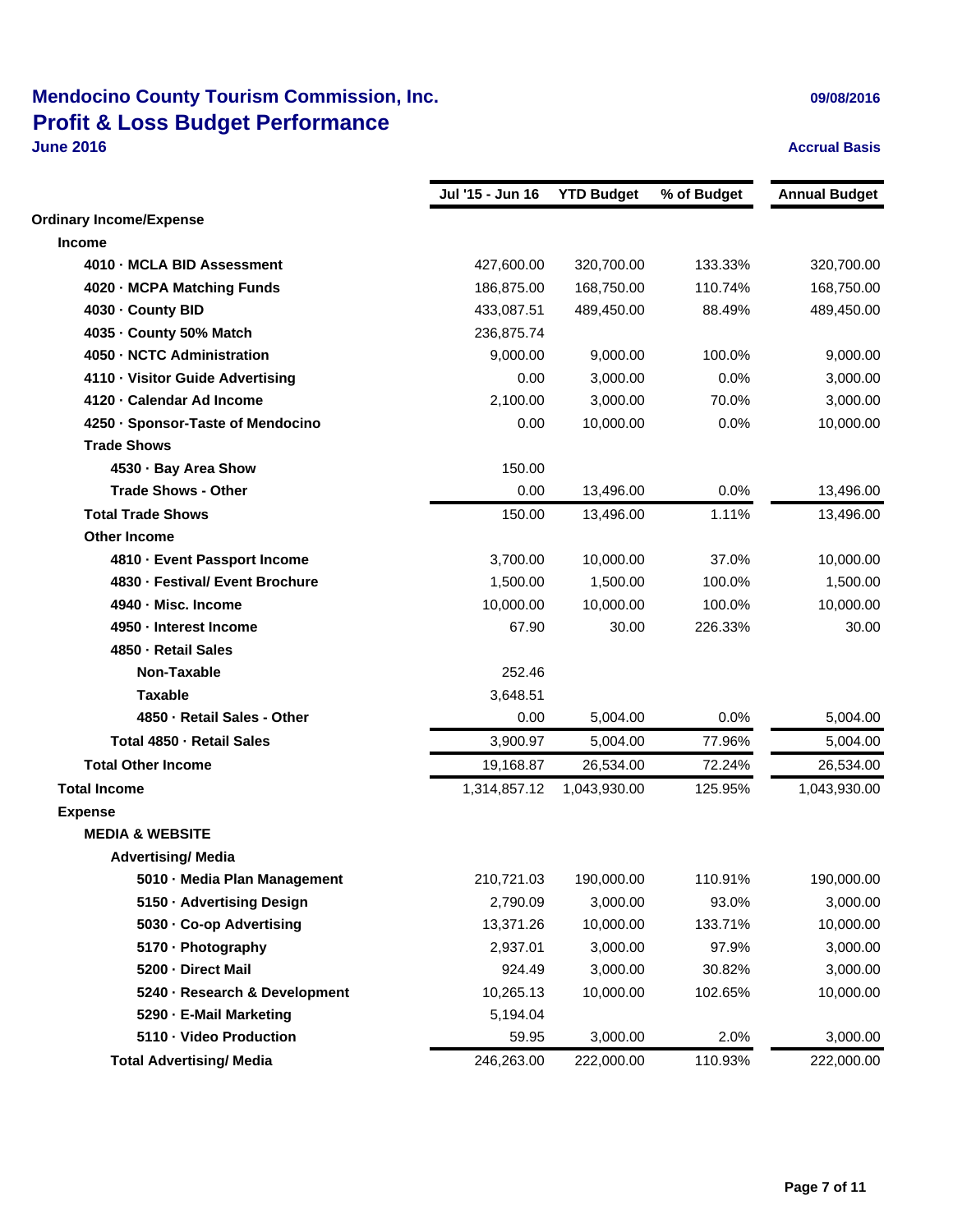## **Mendocino County Tourism Commission, Inc. Discription 2008/2016 09/08/2016 Profit & Loss Budget Performance**

### **June 2016 Accrual Basis**

|                                          | Jul '15 - Jun 16 | <b>YTD Budget</b> | % of Budget | <b>Annual Budget</b> |
|------------------------------------------|------------------|-------------------|-------------|----------------------|
| <b>Public Relations</b>                  |                  |                   |             |                      |
| 5510 - Public Relations Contract         | 100,338.00       | 103,000.00        | 97.42%      | 103,000.00           |
| 5530 - In-Market PR Stunts               | 7,509.89         | 7,000.00          | 107.28%     | 7,000.00             |
| 5550 - Visiting Media Expenses           | 14,694.31        | 12,500.00         | 117.55%     | 12,500.00            |
| 5560 - CTTC Media Events                 | 0.00             | 2,500.00          | 0.0%        | 2,500.00             |
| 5570 - Taste of Mendocino                | 5,000.00         | 5,000.00          | 100.0%      | 5,000.00             |
| 5610 - Travel -PR Related                | 10,613.48        | 10,000.00         | 106.14%     | 10,000.00            |
| 5650 - Contractor-Communication Coord    | 54,000.00        | 48,000.00         | 112.5%      | 48,000.00            |
| 5660 - Clipping Service                  | 6,416.43         |                   |             |                      |
| <b>Total Public Relations</b>            | 198,572.11       | 188,000.00        | 105.62%     | 188,000.00           |
| <b>Website Maint / Development</b>       |                  |                   |             |                      |
| 5710 - Contractor-Media Coordinator      | 23,500.00        | 12,000.00         | 195.83%     | 12,000.00            |
| 5730 - Interactive Marketing             | 5,072.76         | 6,000.00          | 84.55%      | 6,000.00             |
| 5750 - Development/ Maintenance          | 35,306.64        | 18,000.00         | 196.15%     | 18,000.00            |
| <b>Total Website Maint / Development</b> | 63,879.40        | 36,000.00         | 177.44%     | 36,000.00            |
| <b>Leisure/ Group Sales</b>              |                  |                   |             |                      |
| 5810 · Booth Development & Giveaways     | 15,340.06        | 10,000.00         | 153.4%      | 10,000.00            |
| 5820 - Consumer & Trade Shows            | 17,821.95        | 9,000.00          | 198.02%     | 9,000.00             |
| 5840 - State Fair Exhibit                | 5,513.25         | 6,000.00          | 91.89%      | 6,000.00             |
| 5870 - Shipping - Travel Shows           | 2,445.75         | 3,000.00          | 81.53%      | 3,000.00             |
| 5880 - Travel-Leisure/Grp Sales Staff    | 8,558.58         | 11,000.00         | 77.81%      | 11,000.00            |
| 5890 - Misc. Sales Activities            | 3,931.62         | 3,000.00          | 131.05%     | 3,000.00             |
| <b>Total Leisure/ Group Sales</b>        | 53,611.21        | 42,000.00         | 127.65%     | 42,000.00            |
| <b>Total MEDIA &amp; WEBSITE</b>         | 562,325.72       | 488,000.00        | 115.23%     | 488,000.00           |
| <b>VISITOR SERVICES/PARTNERSHIPS</b>     |                  |                   |             |                      |
| <b>Visitor Svs/Fulfillment</b>           |                  |                   |             |                      |
| 6010 - Visitor Guide & Distribution      | 39,261.40        | 40,000.00         | 98.15%      | 40,000.00            |
| 6040 - In County Guides                  | 5,312.68         | 3,000.00          | 177.09%     | 3,000.00             |
| 6170 - Signage-Gateway & Visitor Ctr     | 7,345.51         | 2,000.00          | 367.28%     | 2,000.00             |
| 6190 - Visitor Center/ Info Support      | 6,382.50         | 5,000.00          | 127.65%     | 5,000.00             |
| 6210 - Event Partnership Funding         | 5,688.99         | 5,000.00          | 113.78%     | 5,000.00             |
| 6220 - Event Guide Printing/Dist.        | 13,879.34        | 16,000.00         | 86.75%      | 16,000.00            |
| 6300 - In County Mixers, Fairs           | 746.44           | 500.00            | 149.29%     | 500.00               |
| <b>Retail Store</b>                      |                  |                   |             |                      |
| 6412A - Purchases for Resale             | 1,589.41         |                   |             |                      |
| 6412B - Store Supplies/Expenses          | 2,368.19         |                   |             |                      |
| 6412C - Contract Labor - Store           | 5,590.00         |                   |             |                      |
| 6412D - Consignee payments               | 1,274.76         |                   |             |                      |
| <b>Retail Store - Other</b>              | 0.00             | 10,000.00         | 0.0%        | 10,000.00            |
| <b>Total Retail Store</b>                | 10,822.36        | 10,000.00         | 108.22%     | 10,000.00            |
| <b>Total Visitor Svs/Fulfillment</b>     | 89,439.22        | 81,500.00         | 109.74%     | 81,500.00            |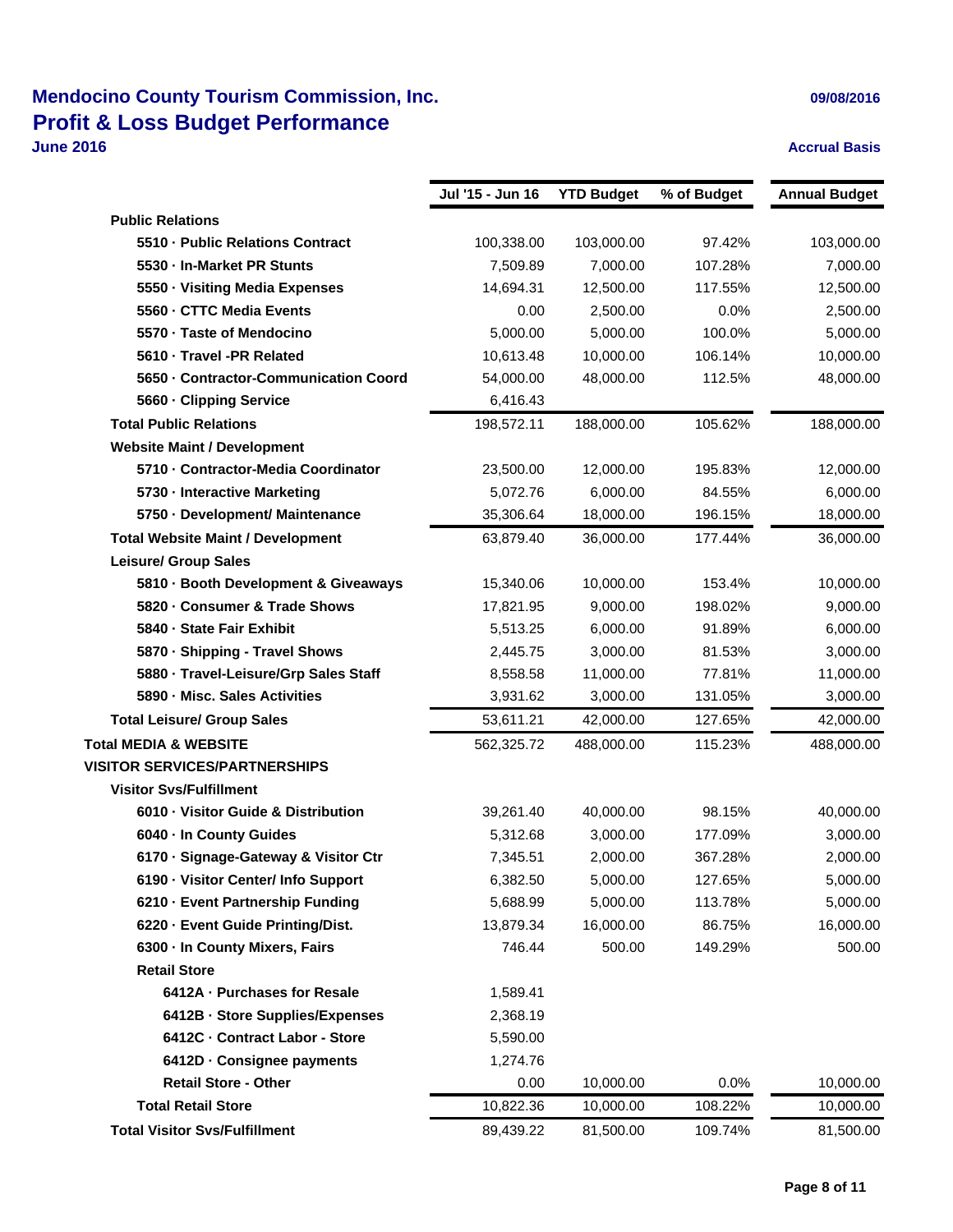## **Mendocino County Tourism Commission, Inc. Discription 2008/2016 09/08/2016 Profit & Loss Budget Performance**

### **June 2016 Accrual Basis**

|                                            | Jul '15 - Jun 16 | <b>YTD Budget</b> | % of Budget | <b>Annual Budget</b> |
|--------------------------------------------|------------------|-------------------|-------------|----------------------|
| <b>Partnerships</b>                        |                  |                   |             |                      |
| 6510 - North Coast Tourism Council         | 749.74           |                   |             |                      |
| 6520 - Memberships                         | 10,631.58        | 7,000.00          | 151.88%     | 7,000.00             |
| 6530 - Arts Council                        | 7,200.00         | 0.00              | 100.0%      | 0.00                 |
| 6550 - Conferences & Seminars              | 10,150.96        | 5,000.00          | 203.02%     | 5,000.00             |
| 6570 - Travel-Partnership Related          | 11,370.62        | 13,000.00         | 87.47%      | 13,000.00            |
| 6620 - In County Partner Relations         | 3,427.29         | 1,000.00          | 342.73%     | 1,000.00             |
| <b>Total Partnerships</b>                  | 43,530.19        | 26,000.00         | 167.42%     | 26,000.00            |
| <b>Total VISITOR SERVICES/PARTNERSHIPS</b> | 132,969.41       | 107,500.00        | 123.69%     | 107,500.00           |
| <b>Admin Expenses</b>                      |                  |                   |             |                      |
| 7010 - Accounting Fees                     | 2,385.00         | 4,500.00          | 53.0%       | 4,500.00             |
| 7020 - Bookkeeping                         | 6,076.00         | 4,000.00          | 151.9%      | 4,000.00             |
| 7030 - Legal Fees                          | 3,623.04         | 10,000.00         | 36.23%      | 10,000.00            |
| 7050 - Bad Debt                            | 385.00           |                   |             |                      |
| 7060 - Bank Fees                           | 20.00            | 50.00             | 40.0%       | 50.00                |
| 7090 Copying & Printing                    | 384.92           | 1,000.00          | 38.49%      | 1,000.00             |
| 7120 - Insurance                           | 1,996.00         | 3,000.00          | 66.53%      | 3,000.00             |
| 7140 - Licenses & Permits                  | 196.15           | 50.00             | 392.3%      | 50.00                |
| 7150 - Meeting Expenses                    | 1,592.94         | 500.00            | 318.59%     | 500.00               |
| 7200 - Office Expense                      | 14,950.56        | 8,138.00          | 183.71%     | 8,138.00             |
| 7210 - Postage & Shipping                  | 1,039.11         | 2,500.00          | 41.56%      | 2,500.00             |
| 7250 - Rent                                | 21,600.00        | 22,000.00         | 98.18%      | 22,000.00            |
| 7260 - Repairs & Maintenance               | 1,763.56         | 1,752.00          | 100.66%     | 1,752.00             |
| 7270 · Taxes - Unsecured                   | 56.35            | 60.00             | 93.92%      | 60.00                |
| 7280 - Travel - VMC Admin                  | 5,673.46         | 6,000.00          | 94.56%      | 6,000.00             |
| 7310 - Telecommunication                   | 12,452.69        | 10,000.00         | 124.53%     | 10,000.00            |
| 7350 - Utilities                           | 5,008.03         | 5,000.00          | 100.16%     | 5,000.00             |
| 5250 - Board Development                   | 8,315.89         | 10,000.00         | 83.16%      | 10,000.00            |
| <b>Total Admin Expenses</b>                | 87,518.70        | 88,550.00         | 98.84%      | 88,550.00            |
| <b>MCLA Admin Expenses</b>                 |                  |                   |             |                      |
| 8110 - Member Newsletter Printing          | 1,180.94         | 1,000.00          | 118.09%     | 1,000.00             |
| 8120 - Member Newsletter Postage           | 1,724.82         | 1,000.00          | 172.48%     | 1,000.00             |
| 8130 - Member Mailings                     | 0.00             | 1,000.00          | 0.0%        | 1,000.00             |
| 8150 · Annual Meeting                      | 0.00             | 1,000.00          | 0.0%        | 1,000.00             |
| 8180 - Travel - MCLA                       | 364.16           | 1,000.00          | 36.42%      | 1,000.00             |
| 8190 - mcla.info Expense                   | 20.00            |                   |             |                      |
| <b>Total MCLA Admin Expenses</b>           | 3,289.92         | 5,000.00          | 65.8%       | 5,000.00             |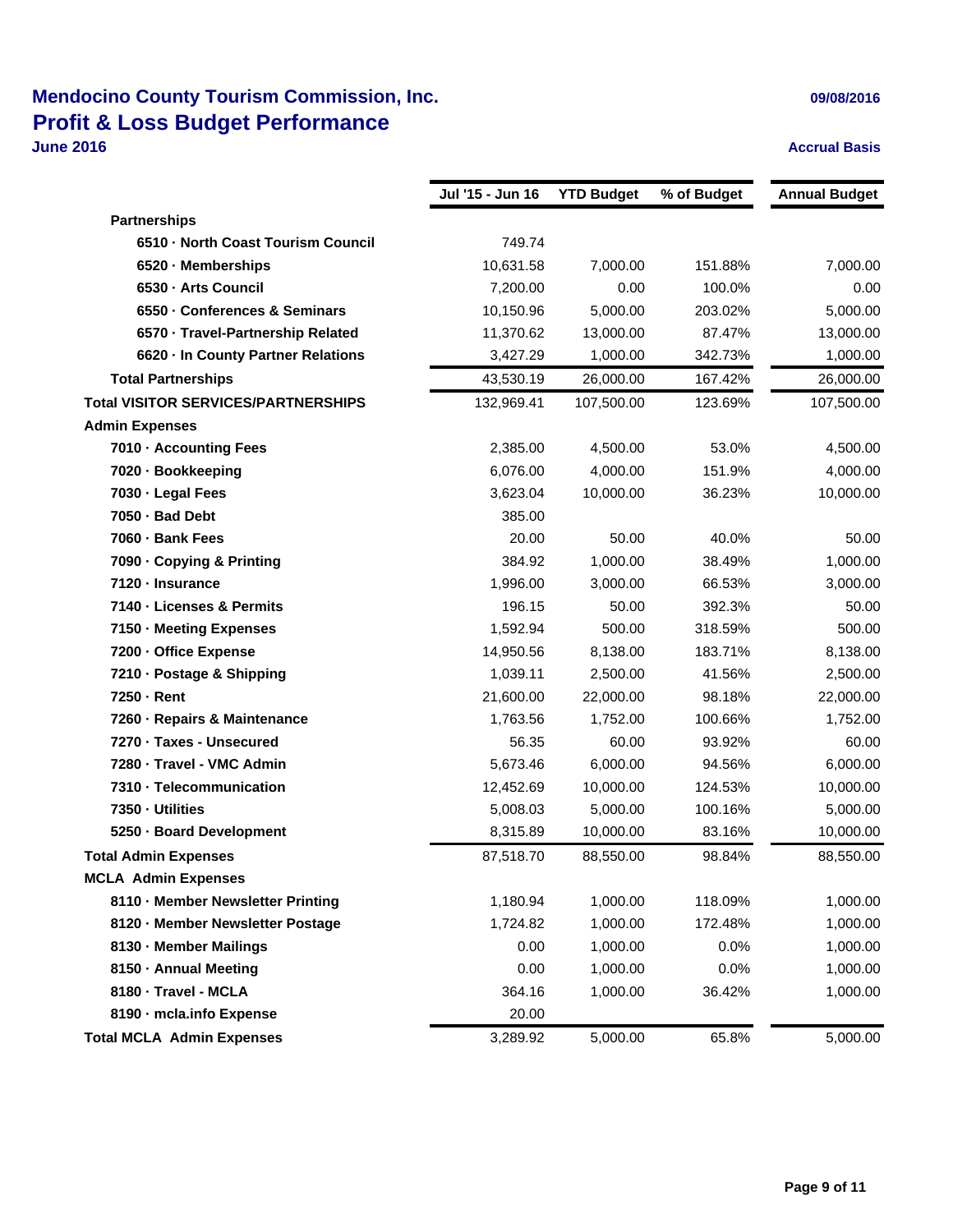### **Mendocino County Tourism Commission, Inc. Discription 2008/2016 09/08/2016 Profit & Loss Budget Performance June 2016 Accrual Basis**

|                                  | Jul '15 - Jun 16 | <b>YTD Budget</b> | % of Budget | <b>Annual Budget</b> |
|----------------------------------|------------------|-------------------|-------------|----------------------|
| <b>MCPA Admin Expenses</b>       |                  |                   |             |                      |
| 8310 - Accounting Fees           | 0.00             | 2.000.00          | 0.0%        | 2,000.00             |
| 8330 - Insurance                 | 1,868.00         | 1,000.00          | 186.8%      | 1,000.00             |
| 8350 - Travel - MCPA             | 330.76           | 750.00            | 44.1%       | 750.00               |
| <b>Total MCPA Admin Expenses</b> | 2,198.76         | 3,750.00          | 58.63%      | 3,750.00             |
| <b>Personnel</b>                 |                  |                   |             |                      |
| 8510 - Salaries & Wages          | 202,803.26       | 278,500.00        | 72.82%      | 278,500.00           |
| 8520 - Paid Time Off             | 23,249.81        |                   |             |                      |
| 8530 - Payroll Taxes             | 20,819.38        | 26,500.00         | 78.56%      | 26,500.00            |
| 8550 - Workers Comp              | 2,144.66         | 3,500.00          | 61.28%      | 3,500.00             |
| 8570 - Health Insurance          | 17,120.07        | 30,000.00         | 57.07%      | 30,000.00            |
| 8580 - Other Employee Benefits   | 3,753.74         | 4.000.00          | 93.84%      | 4,000.00             |
| 8590 - Contract Work             | 69,624.00        | 6,000.00          | 1,160.4%    | 6,000.00             |
| 7415 - Executive Director Search | 16,666.00        | 0.00              | 100.0%      | 0.00                 |
| <b>Total Personnel</b>           | 356,180.92       | 348,500.00        | 102.2%      | 348,500.00           |
| <b>Total Expense</b>             | 1,144,483.43     | 1,041,300.00      | 109.91%     | 1,041,300.00         |
| <b>Net Ordinary Income</b>       | 170,373.69       | 2,630.00          | 6,478.09%   | 2,630.00             |
| <b>Other Income/Expense</b>      |                  |                   |             |                      |
| <b>Other Expense</b>             |                  |                   |             |                      |
| 9900 - Prior Period Expense      | 2,420.00         |                   |             |                      |
| <b>Total Other Expense</b>       | 2,420.00         |                   |             |                      |
| <b>Net Other Income</b>          | $-2,420.00$      |                   |             |                      |
| <b>Net Income</b>                | 167,953.69       | 2,630.00          | 6,386.07%   | 2,630.00             |
|                                  |                  |                   |             |                      |